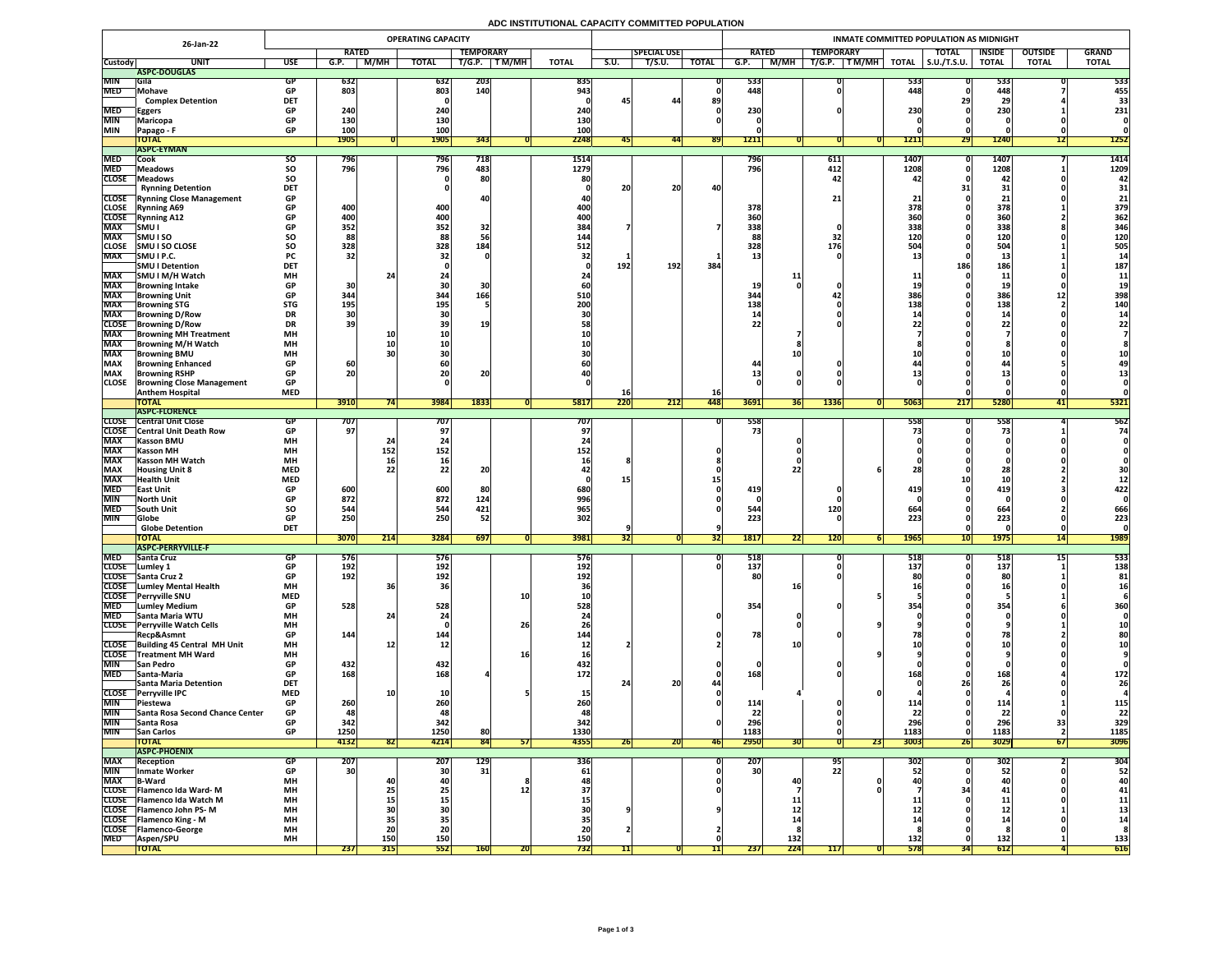# **ADC INSTITUTIONAL CAPACITY COMMITTED POPULATION**

|                               | 26-Jan-22                                                          |                         |                                 |                   | <b>OPERATING CAPACITY</b>      |                           |             |                      |                           |                    |                           |               |      |                                                                 |                 | INMATE COMMITTED POPULATION AS MIDNIGHT |                        |                  |                      |
|-------------------------------|--------------------------------------------------------------------|-------------------------|---------------------------------|-------------------|--------------------------------|---------------------------|-------------|----------------------|---------------------------|--------------------|---------------------------|---------------|------|-----------------------------------------------------------------|-----------------|-----------------------------------------|------------------------|------------------|----------------------|
|                               |                                                                    |                         | <b>RATED</b>                    |                   |                                | <b>TEMPORARY</b>          |             |                      |                           | <b>SPECIAL USE</b> |                           | <b>RATED</b>  |      | <b>TEMPORARY</b>                                                |                 | <b>TOTAL</b>                            | <b>INSIDE</b>          | <b>OUTSIDE</b>   | <b>GRAND</b>         |
| <b>Custody</b>                | <b>UNIT</b><br><b>ASPC-LEWIS</b>                                   | <b>USE</b>              | G.P.                            | M/MH              | <b>TOTAL</b>                   | T/G.P.                    | T M/MH      | <b>TOTAL</b>         | S.U.                      | T/S.U.             | <b>TOTAL</b>              | G.P.          | M/MH | T/G.P.<br>$\boxed{\mathsf{T}\,\mathsf{M}/\mathsf{M}\mathsf{H}}$ | <b>TOTAL</b>    | $\vert$ S.U./T.S.U.                     | <b>TOTAL</b>           | <b>TOTAL</b>     | <b>TOTAL</b>         |
| <b>CLOSE Morey</b>            |                                                                    | GP/PC                   | <b>800</b>                      |                   | 800                            |                           |             | 800                  | 10                        |                    | $16$                      | 547           |      |                                                                 | 547             |                                         | 547                    |                  | 548                  |
|                               | <b>Morey Detention</b>                                             | <b>DET</b>              |                                 |                   |                                |                           |             |                      | 80                        |                    | 80                        |               |      |                                                                 |                 |                                         |                        |                  | 81                   |
| <b>CLOSE</b> Rast             |                                                                    | <b>PC</b>               | 404                             |                   | 404                            |                           |             | 404                  |                           |                    |                           | 370           |      |                                                                 | 370             |                                         | 370                    |                  | 374                  |
| CLOSE Rast II<br><b>CLOSE</b> | <b>RAST III</b>                                                    | PL.<br><b>PC</b>        |                                 |                   |                                |                           |             |                      |                           |                    |                           | 10            |      |                                                                 |                 |                                         |                        |                  | <b>10</b>            |
| <b>MAX</b>                    | <b>Rast PC</b>                                                     |                         | 320                             |                   | 320                            |                           |             | 320                  |                           |                    |                           | 47<br>282     |      |                                                                 | 282             |                                         | 47<br>282              |                  | 291                  |
|                               | CLOSE Rast Close Mgt.                                              | <b>PC</b>               |                                 |                   |                                |                           |             |                      |                           |                    |                           |               |      |                                                                 |                 |                                         |                        |                  |                      |
|                               | <b>Lewis Medical</b>                                               | <b>MED</b>              |                                 |                   |                                |                           |             |                      |                           |                    | <b>17</b>                 |               |      |                                                                 |                 |                                         |                        |                  |                      |
| <b>MED</b>                    | Stiner I                                                           | <b>GP</b>               | 378                             |                   | 378                            | 197                       |             | 575                  |                           |                    |                           | 363           |      |                                                                 | 363             |                                         | 363                    |                  | 368                  |
| <b>MED</b>                    | Stiner II                                                          | <b>GP</b>               | 400                             |                   | 400                            | 208                       |             | 608                  |                           |                    |                           | 400           |      | 130                                                             | 530             |                                         | <b>530</b>             |                  | 539                  |
| <b>MIN</b>                    | <b>Stiner Detention</b><br><b>Bachman PC</b>                       | <b>DET</b>              | 300                             |                   | 300                            | 76                        |             | 376                  | 70                        |                    | 70                        | 270           |      |                                                                 | 27 <sub>C</sub> |                                         | 69<br>270              |                  | 70<br>271            |
|                               | MED Bachman GP                                                     | GD.<br>UГ               | 300 <sub>l</sub><br><b>PODE</b> |                   | 300 <sub>l</sub><br><b>POC</b> |                           |             | 376                  |                           |                    |                           | 202<br>LJL    |      |                                                                 | 2021<br>ZJZ     |                                         | 292                    |                  | 292                  |
| <b>MED</b>                    | <b>Stiner Transitory</b>                                           | <b>TRANS</b>            | 22                              |                   |                                | <b>11</b>                 |             |                      |                           |                    |                           |               |      |                                                                 |                 |                                         | 22<br>55               |                  |                      |
|                               | <b>Bachman Detention</b>                                           | <b>DET</b>              |                                 |                   |                                |                           |             |                      |                           |                    | 80                        |               |      |                                                                 |                 |                                         |                        |                  |                      |
|                               | <b>CLOSE</b> Buckley PC                                            |                         | 750                             |                   | 750                            |                           |             | 750                  | 16                        |                    |                           | 610           |      |                                                                 | <b>610</b>      |                                         | <b>610</b>             |                  | 615                  |
| <b>MED</b>                    | <b>CLOSE</b> Buckley PC II<br><b>Barchey PC I</b>                  |                         | 370                             |                   | 50<br>370                      | 150                       |             | 520                  |                           |                    |                           | 370           |      |                                                                 |                 |                                         | 405                    |                  | 406                  |
| <b>MED</b>                    | <b>Barchey PC II</b>                                               |                         | 370                             |                   | 370                            | 120                       |             | 490                  |                           |                    |                           | 356           |      |                                                                 | 356             |                                         | 356                    |                  | 357                  |
| <b>MED</b>                    | <b>Barchey PC III</b>                                              |                         |                                 |                   |                                |                           |             |                      |                           |                    |                           |               |      |                                                                 |                 |                                         |                        |                  | 21                   |
| <b>MED</b>                    | <b>Barchey PC Watch Cells</b>                                      | <b>MH</b>               |                                 |                   |                                |                           | 20          |                      |                           |                    |                           |               |      |                                                                 |                 |                                         | als w                  |                  |                      |
|                               | <b>CLOSE</b> Sunrise Male Minors                                   | <b>GP</b>               |                                 |                   |                                |                           |             |                      |                           |                    |                           |               |      |                                                                 |                 |                                         |                        |                  |                      |
|                               | CLOSE Sunrise Femal Minors<br>CLOSE Sunrise Minors CDU/Watch       | <b>GP</b>               |                                 |                   |                                |                           |             |                      |                           |                    |                           |               |      |                                                                 |                 |                                         |                        |                  |                      |
| <b>MIN</b>                    | <b>TEagle Point Second Chance Center</b>                           | <b>GP</b>               | 300                             |                   | 300                            |                           |             | 300                  |                           |                    |                           | 194           |      |                                                                 | 194             |                                         | 194                    |                  | <b>196</b>           |
|                               | <b>TOTAL</b>                                                       |                         | 5104                            |                   | 5104                           | 850                       | ZU.         | <b>5974</b>          | 279                       |                    | 279                       | 4216          |      | <b>176</b>                                                      | 4405            | 234                                     | 4639                   | 481              | 4687                 |
|                               | <b>ASPC-SAFFORD</b>                                                |                         |                                 |                   |                                |                           |             |                      |                           |                    |                           |               |      |                                                                 |                 |                                         |                        |                  |                      |
| <b>MIN</b>                    | <b>Fort Grant</b>                                                  | GP                      | 588                             |                   | 588                            | <b>160</b>                |             | 7481                 |                           |                    |                           | 328           |      |                                                                 | <b>328</b>      |                                         | 328                    |                  | 328                  |
| MIN                           | <b>Miles Detention</b>                                             | <b>DET</b>              |                                 |                   |                                |                           |             |                      |                           | 24                 | 49                        |               |      |                                                                 |                 |                                         |                        |                  |                      |
| <b>MED</b>                    | <b>Sraham</b><br><b>Tonto</b>                                      | <b>GP</b><br><b>PC</b>  | 615<br>250                      |                   | 615<br>250                     | 160                       |             | 711<br>410           |                           |                    |                           | 225<br>250'   |      |                                                                 | 225<br>251      |                                         | 225<br>251             |                  | 226<br>252           |
|                               | <b>Tonto Detention</b>                                             | <b>DET</b>              |                                 |                   |                                |                           |             |                      |                           |                    |                           |               |      |                                                                 |                 |                                         |                        |                  |                      |
|                               | <b>TOTAL</b>                                                       |                         | <b>1453</b>                     |                   | 1453                           | 416                       |             | 1869                 |                           | $\overline{24}$    |                           | 803           |      |                                                                 | 804             |                                         | 817                    |                  | 821                  |
|                               | <b>ASPC-TUCSON</b>                                                 |                         |                                 |                   |                                |                           |             |                      |                           |                    |                           |               |      |                                                                 |                 |                                         |                        |                  |                      |
|                               | CLOSE Cimarron<br><b>Cimarron Detention</b>                        | GP<br><b>DET</b>        | 648                             |                   | 648                            |                           |             | 648                  |                           | 48 <sub>1</sub>    | 96 <sub>1</sub>           | 601           |      |                                                                 | 601             |                                         | 601<br>80 <sub>1</sub> |                  | 606<br>80            |
|                               | <b>CLOSE</b> Rincon MH Watch                                       | <b>MH</b>               |                                 |                   | 79                             |                           |             | 85                   |                           |                    |                           |               | 37   |                                                                 |                 |                                         | <b>37</b>              |                  |                      |
|                               | <b>CLOSE</b> Rincon Medical                                        | <b>MED</b>              |                                 |                   |                                |                           |             |                      |                           |                    |                           |               |      |                                                                 |                 |                                         | 61                     |                  |                      |
|                               | CLOSE Rincon S.N.U.                                                | <b>MED</b>              |                                 |                   | 16                             |                           |             |                      |                           |                    |                           |               |      |                                                                 |                 |                                         |                        |                  |                      |
|                               | <b>CLOSE</b> Cimarron Transitory                                   | <b>TRANS</b>            |                                 |                   |                                |                           |             |                      |                           |                    |                           |               |      |                                                                 |                 |                                         |                        |                  |                      |
| <b>CLOSE</b> Rincon           | <b>CLOSE</b> Rincon MH Program                                     | <b>GP</b><br><b>MH</b>  | 340                             |                   | 340<br>256                     |                           |             | 340                  |                           |                    |                           | 328           | 191  |                                                                 | 328<br>191      |                                         | 328<br>191             |                  | 328                  |
| <b>MAX</b>                    | <b>Rincon MH Program II</b>                                        | <b>MH</b>               |                                 | 256<br><b>149</b> | 149                            |                           |             | 256<br>152           |                           |                    |                           |               | 86   |                                                                 |                 |                                         | 86                     |                  | 191<br>90            |
| <b>MAX</b>                    | <b>Rincon MH Watch II</b>                                          | <b>MH</b>               |                                 |                   |                                |                           | 20          |                      |                           |                    |                           |               |      |                                                                 |                 |                                         |                        |                  |                      |
| <b>MED</b>                    | <b>Santa Rita</b>                                                  | <b>GP</b>               | 768                             |                   | 768                            |                           |             | 768                  |                           |                    |                           | 713           |      |                                                                 | 713             |                                         | 713                    |                  | 719                  |
| <b>MED</b>                    | Manzanita S.N.U.                                                   | <b>MED</b>              |                                 |                   | 25 <sub>1</sub>                |                           | <b>20</b>   |                      |                           |                    |                           |               | 25   |                                                                 |                 |                                         | 40                     |                  |                      |
| <b>MED</b>                    | Manzanita                                                          | <b>GP</b>               | 179                             |                   | 179                            | 107                       |             | 286                  |                           |                    |                           | 179           |      |                                                                 | 221             | <b>NA</b>                               | 221                    |                  | 222                  |
| <b>MED</b>                    | MED Manzanita Second Chance Center<br><b>Manzanita Watch Cells</b> | <b>GP</b><br><b>MH</b>  | 48                              |                   | 481                            |                           |             |                      |                           |                    |                           |               |      |                                                                 |                 | <b>NA</b>                               | 24                     |                  | 24                   |
| <b>MED</b>                    | Manzanita Residential                                              | <b>MED</b>              |                                 |                   | 58                             |                           |             |                      |                           |                    |                           |               |      |                                                                 |                 |                                         |                        |                  |                      |
|                               | <b>Manzanita Detention</b>                                         | <b>DET</b>              |                                 |                   |                                |                           |             |                      | 12                        | 11                 | 23                        |               |      |                                                                 |                 |                                         |                        |                  |                      |
| <b>MED</b>                    | Winchester                                                         | <b>GP</b>               | 400                             |                   | 400                            | 336                       |             | 736                  |                           |                    |                           | 400           |      | 266                                                             | 666             |                                         | 666                    |                  | 675                  |
|                               | <b>Winchester Detention</b>                                        | <b>DET</b>              |                                 |                   |                                |                           |             |                      | TT                        | ┹┻                 | 24                        |               |      |                                                                 |                 |                                         |                        |                  |                      |
| <b>MIN</b>                    | <b>Complex Detention</b><br>Catalina                               | <b>DET</b><br><b>GP</b> | 360                             |                   | 360                            |                           |             | 360                  | 40                        |                    | 80                        | 353           |      |                                                                 | 353             |                                         | 68<br>353              |                  | 354                  |
| <b>MIN</b>                    | Whetstone                                                          | <b>GP</b>               | 1250                            |                   | 1250                           |                           |             | 1250                 |                           |                    |                           | 977           |      |                                                                 | 977             |                                         | 977                    |                  | 977                  |
|                               | <b>TOTAL</b>                                                       |                         | 3993                            | 607               | 4600                           | 467                       | 47          | <b>5116</b>          | <b>178</b>                | 111                | 289                       | 3575          | 410  | <b>325</b>                                                      | 4325<br> 15     | 231                                     | 4556                   | 55               | 4589                 |
|                               | <b>ASPC-WINSLOW</b>                                                |                         |                                 |                   |                                |                           |             |                      |                           |                    |                           |               |      |                                                                 |                 |                                         |                        |                  |                      |
| <b>MIN</b>                    | <b>Coronado</b>                                                    | GP                      | 492                             |                   | 492                            | <b>136</b>                |             | 628                  |                           |                    |                           | <b>123</b>    |      |                                                                 | 123             |                                         | <b>123</b>             |                  | 123                  |
| CLOSE Kaibab                  | <b>Complex Detention</b>                                           | GP<br><b>DET</b>        | 800                             |                   | 800                            |                           |             | 800                  | 20                        | 19                 | 39                        | 666           |      |                                                                 | 666             |                                         | 666                    |                  | 671                  |
| <b>MIN</b>                    | <b>Apache</b>                                                      | <b>GP</b>               | 334                             |                   | 334                            | 80                        |             |                      |                           |                    |                           | 334           |      |                                                                 | <b>341</b>      |                                         | 341                    |                  | 341                  |
|                               | <b>Apache Detention</b>                                            | <b>DET</b>              |                                 |                   |                                |                           |             |                      | TC                        |                    | $12$                      |               |      |                                                                 |                 |                                         |                        |                  |                      |
|                               | <b>TOTAL</b>                                                       |                         | 1626                            |                   | <b>1626</b>                    | 216                       |             | 1842                 | 32 <sub>1</sub>           | <b>19</b>          | 51                        | 1123          |      |                                                                 | <b>1130</b>     |                                         | 1149                   |                  | <b>1154</b>          |
|                               | <b>ASPC-YUMA</b>                                                   |                         |                                 |                   |                                |                           |             |                      |                           |                    |                           |               |      |                                                                 |                 |                                         |                        |                  |                      |
| <b>MED</b>                    | Cheyenne                                                           | <b>GP</b>               | 800                             |                   | 800                            | 324                       |             | 1124                 |                           |                    |                           | 719           |      |                                                                 | 719             |                                         | 7 T.                   | <b>LI</b>        | 736                  |
| <b>MIN</b>                    | <b>Cheyenne Detention</b><br>Cocopah                               | <b>DET</b><br><b>GP</b> | 250                             |                   | 250                            | 80                        |             | 330                  | <b>40</b>                 | <b>39</b>          | 79                        |               |      |                                                                 |                 | <b>60</b>                               | <b>60</b>              |                  | 64                   |
| <b>CLOSE</b>                  | Dakota Y13                                                         | <b>GP</b>               | 800                             |                   | 800                            |                           |             | 800                  | 16 <sub>1</sub>           |                    | <b>16</b>                 | 380           |      |                                                                 | 380             |                                         | 380                    |                  | 387                  |
|                               | <b>Dakota Detention</b>                                            | <b>DET</b>              |                                 |                   |                                |                           |             |                      | 80                        |                    | 80                        |               |      |                                                                 |                 |                                         | 60                     |                  | 61                   |
| <b>MED</b>                    | <b>Cibola</b>                                                      | <b>GP</b>               | 1250                            |                   | 1250                           | <b>16</b>                 |             | 1266                 |                           |                    |                           | 843           |      |                                                                 | 843             |                                         | 843                    | TT               | 855                  |
| <b>MIN</b>                    | La Paz                                                             | <b>GP</b>               | 1250                            |                   | 1250                           |                           |             | 1250                 |                           |                    |                           | 710           |      |                                                                 | 710             |                                         | 710                    |                  | 711                  |
|                               | <b>TOTAL</b><br><b>TOTAL IN-STATE</b>                              |                         | 4350<br>29780                   | <b>1292</b>       | 4350<br><b>31072</b>           | <b>420</b><br><b>5486</b> | <u> 146</u> | 4770<br><b>36704</b> | <b>136</b><br><b>1006</b> | 39<br><b>469 </b>  | <b>175</b><br><b>1475</b> | 2652<br>22275 | 722  | 2082                                                            | 2652<br>25136   | <b>120</b><br>933                       | 2772<br>26069          | 42<br><b>270</b> | 2814<br><b>26339</b> |
|                               |                                                                    |                         |                                 |                   |                                |                           |             |                      |                           |                    |                           |               |      |                                                                 |                 |                                         |                        |                  |                      |